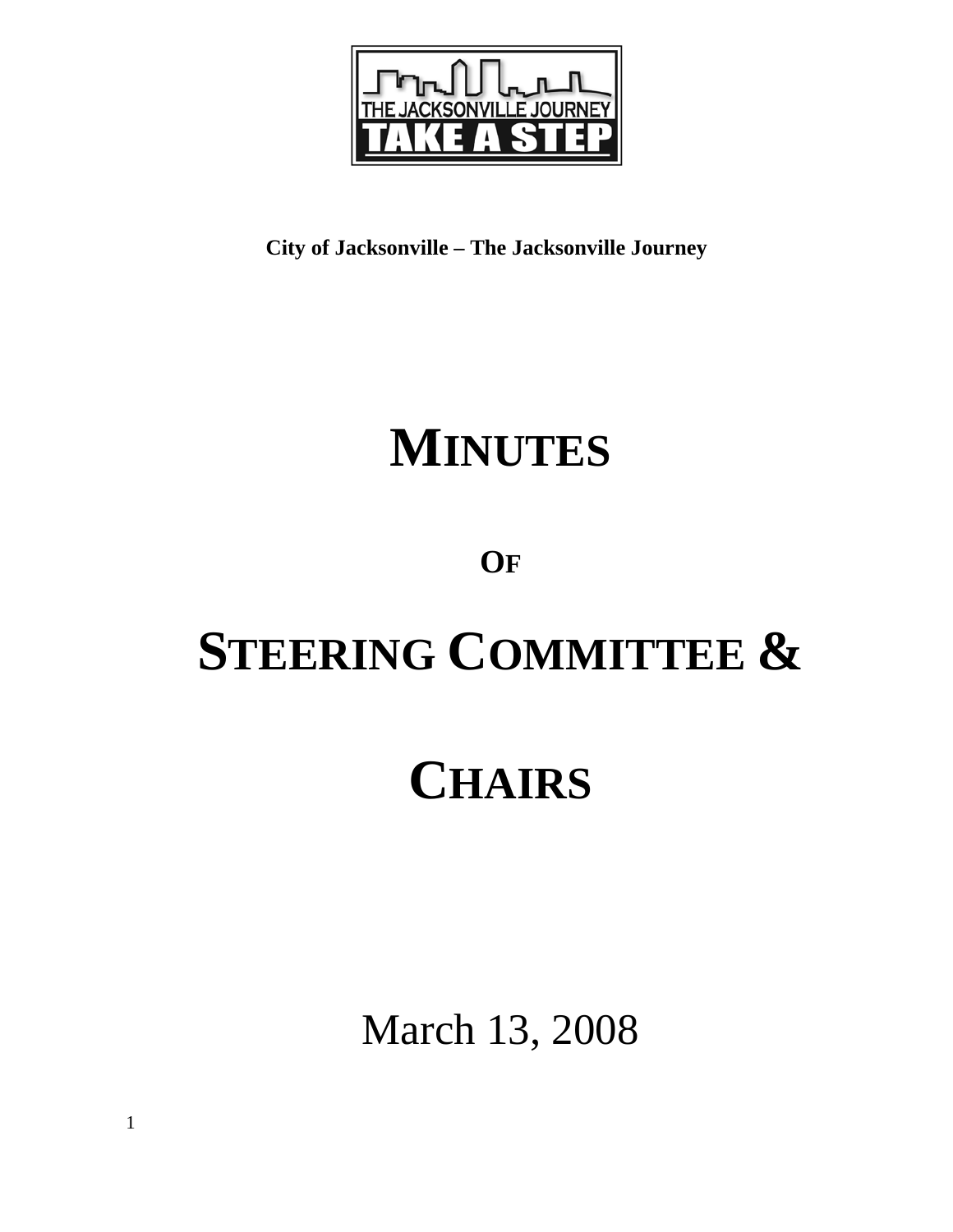#### **The Jacksonville Journey – Steering Committee & Chairs**

#### **March 13, 2008**

#### **2:00 p.m.**

**PROCEEDINGS before the Jacksonville Journey – Steering Committee taken on Thursday, March 13, 2008, Ed Ball Building – 8th Floor; 214 N. Hogan Street; Jacksonville, Duval County, Florida commencing at approximately 2:10 p.m.** 

**Steering Committee & Committee Chairs**

**Betty Holzendorf – Steering Committee Co-Chair John Rood – Steering Committee Co-Chair** 

**Ed Austin - Member Mac Brunson - Member Toni Crawford – Member John Delaney – Member Nat Glover – Member Hugh Green – Member Steve Halverson – Member Dr. Adam Herbert – Member Pete Jackson – Member Rev. Rudolph McKissick, Sr. Jim McMillan – Member Pam Paul – Member Gertrude Peele – Member Steve Wallace – Member Cleve Warren – Member Wayne Weaver - Member John Coxwell – Intervention & Rehabilitation Chair W.C. Gentry – Education, Truancy, Dropout & Literacy Chair Paul Perez – Law Enforcement Deterrence Chair Tony Boselli – Neighborhood Safety & Stability Chair Tom Petway – Funding Chair Audrey Moran – Positive Youth Development Chair Will Ketchum – Public Relations Chair**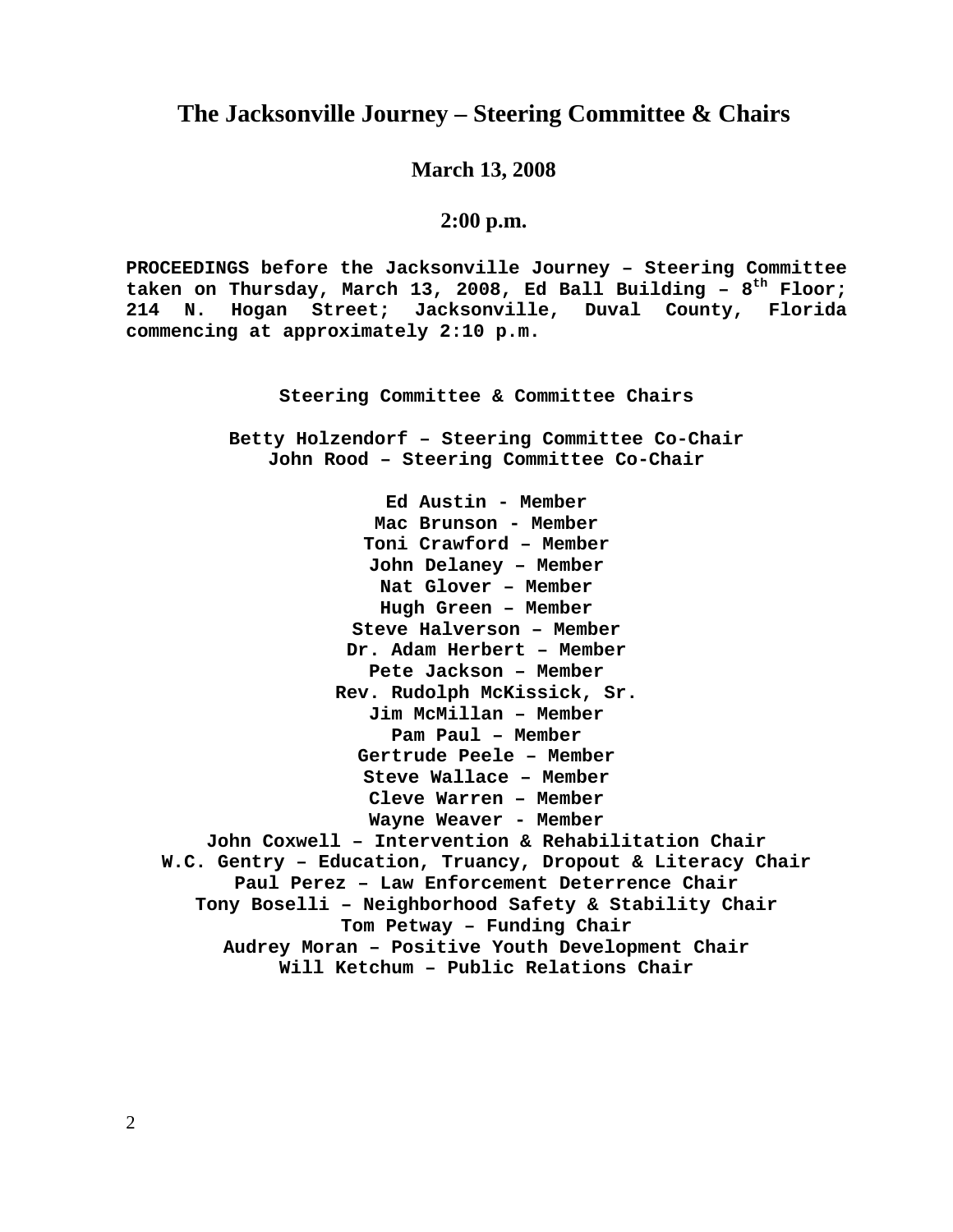#### **APPEARANCES**

#### **COMMITTEE CHAIRS & MEMBERS:**

BETTY HOLZENDORF - Chair JOHN ROOD - Chair W.C. GENTRY – Chair PAUL PEREZ – Chair WILL KETCHUM – Chair TONY BOSELLI - Chair AUDREY MCKIBBIN MORAN – Chair TOM PETWAY - Chair

#### NAT GLOVER – Member TONI CRAWFORD – Member STEVE WALLACE – Member PETE JACKSON – Member ED AUSTIN – Member CLEVE WARREN – Member NAT GLOVER - Member PAM PAUL – Member

#### **ABSENT COMMITTEE MEMBERS:**

Mac Brunson - Member Dr. Adam Herbert – Member John Coxwell - Chair Rev. Rudolph McKissick, Sr.- Member Wayne Weaver – Member Steve Halverson – Member Hugh Greene – Member Steve Wallace – Member Jim McMillan – Member John Delaney – Member Gertrude Peele – Member Mac Brunson - Member

#### **STAFF:**

| <b>SUSIE WILES</b>     | <b>RACHEL DAVIS</b>      |
|------------------------|--------------------------|
| <b>KANDI BEGUE</b>     | <b>GINNY WALTHOUR</b>    |
| <b>MISTY SKIPPER</b>   | <b>KRISTEN BEACH</b>     |
| <b>RENEE BRUST</b>     | <b>CHAD POPPELL</b>      |
| <b>KERRI STEWART</b>   | <b>STEPHANIE BARNETT</b> |
| <b>ROSLYN PHILLIPS</b> | <b>RACHELLE SUNDY</b>    |
| <b>LINDA LANIER</b>    | <b>ANNA BRADLEY</b>      |
| <b>SUSAN PELTER</b>    | <b>CAMERON SIPLE</b>     |
|                        |                          |

#### **OTHERS PRESENT:**

Connie Stophel – Education Sub-Committee Tom Majdanics – Education Sub-Committee Ed Pratt-Dannals, Superintendent Lucretia Williams – Education Sub-Committee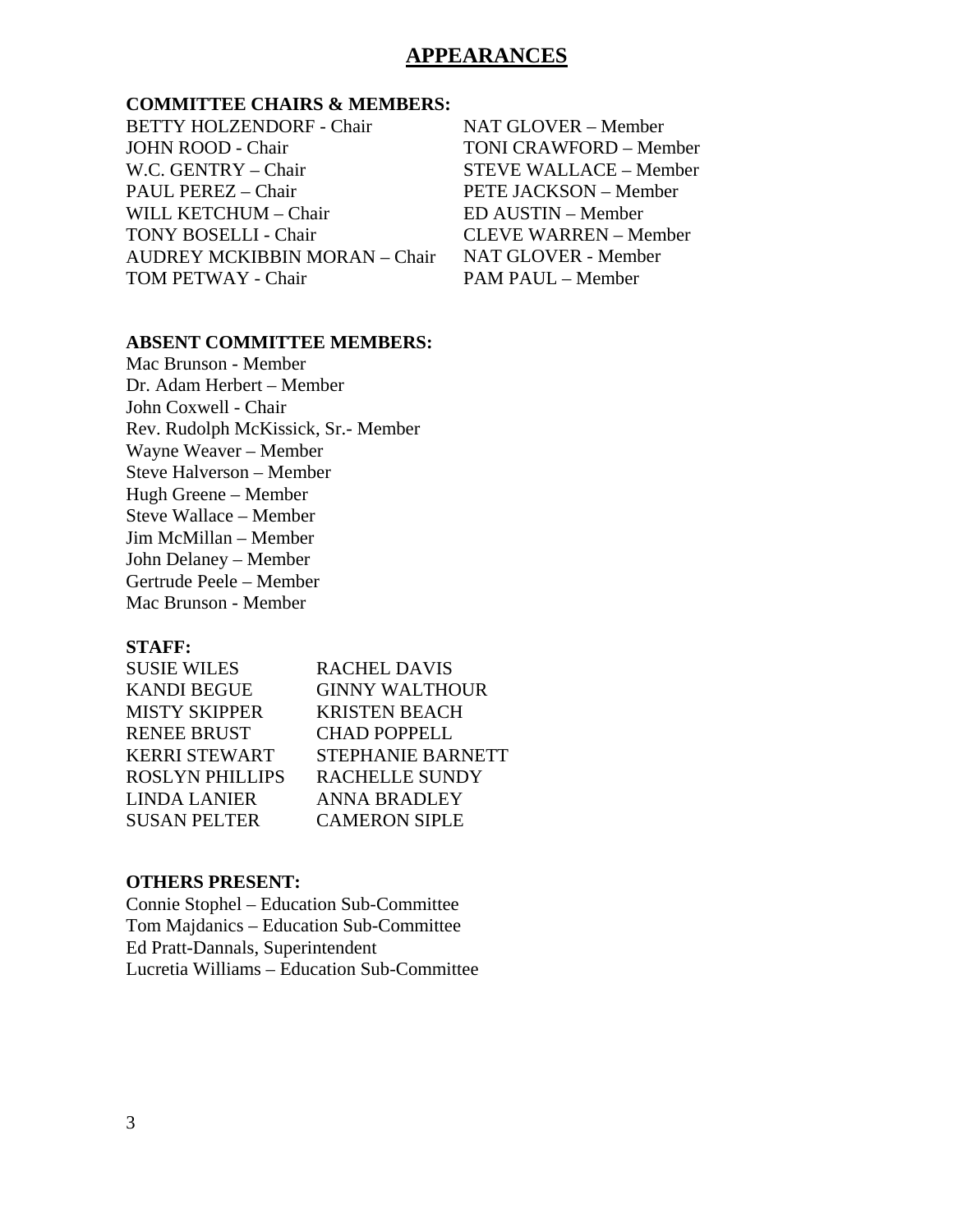March 13, 2008

Steering Committee & Committee Chairs 2:00 p.m.

**Call to Order and Comments.** Chairman Rood called the meeting to order at approximately 2:10 p.m.

**Purpose of Meeting.** Discuss the Mayor's crime initiative – The Jacksonville Journey – Take a Step.

Chairman Rood began the meeting at approximately 2:10 pm, by extending a welcome to the committee assembled, and noting the housekeeping items. Chairman Rood then directed the group to the Agenda and asked W.C. Gentry to present the Education, Truancy, Dropout & Literacy Sub-Committee recommendations. This presentation can be found on the website at www.coj.net; click on the Jacksonville Journey icon; on the left side of the page, click on Meetings, Agendas and Minutes.

Upon completion of his report, Mr. Gentry asked if the committee members had questions about the sub-committee recommendations; however, prior to this move, Chairwoman Holzendorf made a motion to accept the sub-committee report. Discussion ensued about the procedure that should be followed within the Steering Committee – should the documents be accepted first and discussed/prioritized afterward? Mr. Steve Rohan notes that this committee would take some action and then move the recommendations to the Funding Sub-Committee.

Chairwoman Holzendorf noted that she was not at a point where she felt the committee should vote, she felt that the recommendations

4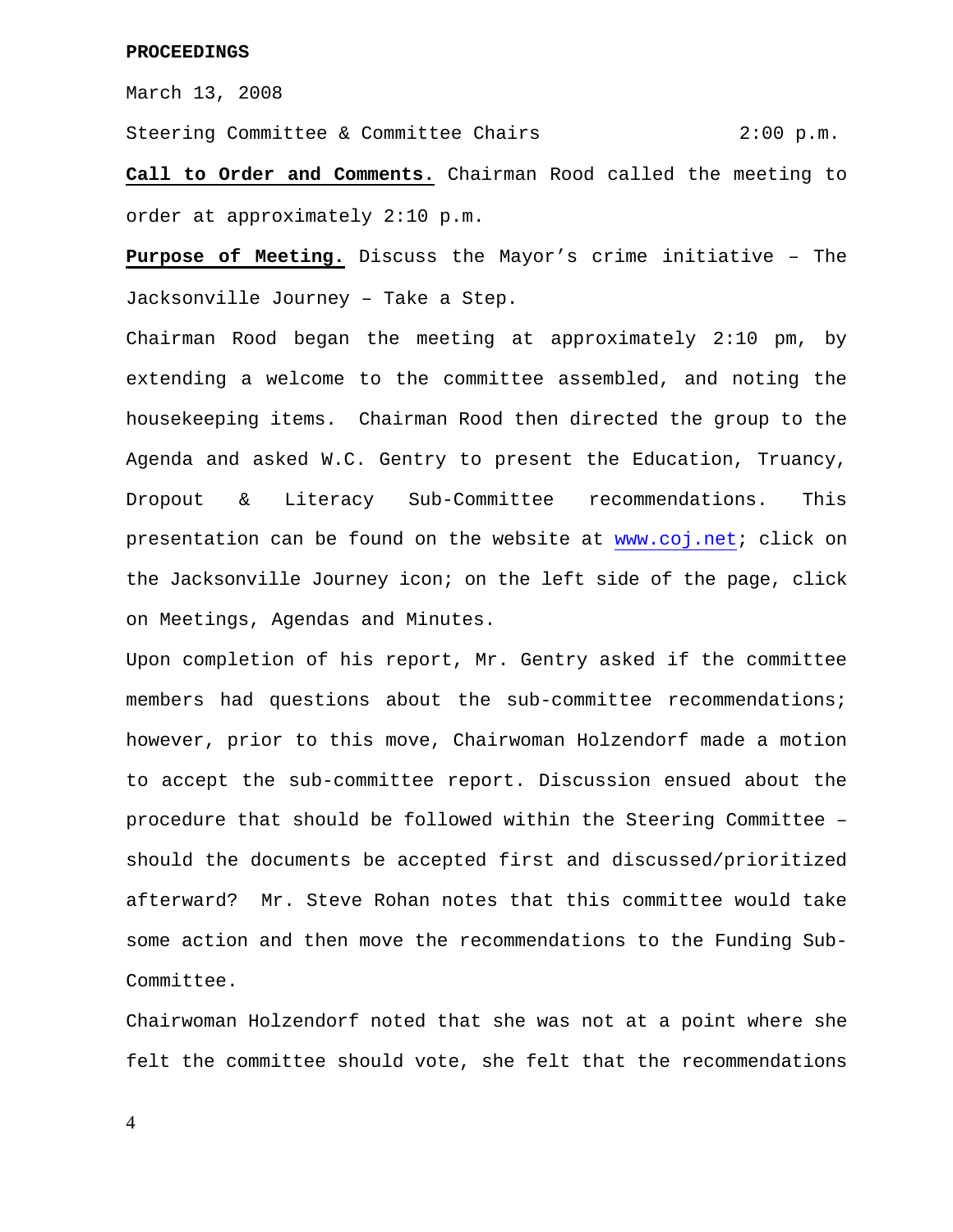should be reviewed – she noted that she didn't want to limit the other committees. Former Mayor Ed Austin noted that he wasn't sure a vote could be taken until all of the other committee recommendations had been received.

A motion was made to receive the report; seconded by Mr. Cleve Warren and carried unanimously throughout the committee.

Chairman Rood thanked Mr. Gentry and his sub-committee members for their outstanding work and comprehensive report of recommendations. Chairwoman Holzendorf also commented on the very comprehensive and well written report and noted that during this entire process, we must not forget the most important action – bring the parents/family front and center in this process. She notes that we must find a way to connect with the parents.

5 Chairman Rood then asked Superintendent Ed Pratt-Dannals to address the committee. Superintendent Pratt-Dannals thanked the group for allowing him time to speak; he noted that this budget year will be the worst in the past 31 years. They have a \$90 million budget cut that they must make; this means that many of his staff will lose their jobs. Chairwoman Holzendorf asked the Superintendent how Amendment 1 affected the budget…he notes that it equates to about \$6 million over 4 years. The Superintendent notes that there are two ways we can help: 1) Help engage parents more effectively; and 2) Move from 3,000 mentors to 20,000 mentors for children. Encourage major business and faith based organizations to get involved in the mentoring piece of the puzzle. Chairman Rood thanked the Superintendent and then asked Adam Hollingsworth of the Mayor's Office to discuss the Florida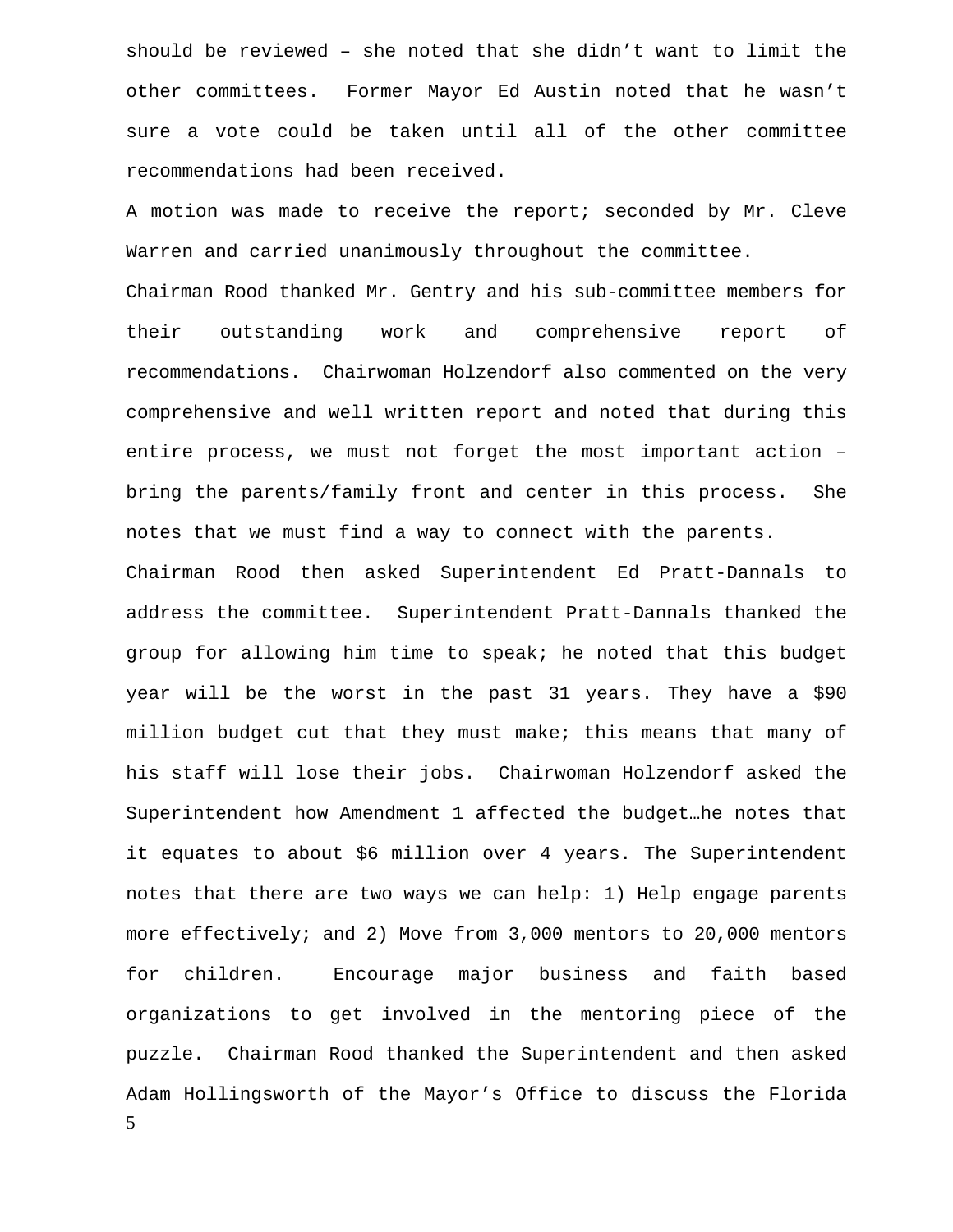Tax and Budget Reform information.

Mr. Hollingsworth gave a brief overview of Mike Hogan's proposal to cap our revenues. A copy of this documentation can be found on the website. Mr. Hollingsworth notes that he had spoken with Mr. Hogan earlier in the day and Mr. Hogan expressed an interest in working with the City. Mr. Hollingsworth also noted that the City Council President had also been briefed on Mr. Hogan's proposal and they are going to work toward a resolution by their March 25<sup>th</sup> meeting.

Members of the Steering Committee discussed the impact to the City and made a motion to have City Council take a strong and immediate stand against this proposal – motion was seconded by Mayor Austin. The group discussed the need for an emergency meeting of the City Council – this was motioned and seconded by the committee. Mr. Petway (Chairman of the Funding Sub-Committee); noted that he and Mr. Thrasher are taking a strong stand to defeat this proposal. He notes that if the committee has connections with people who might be able to make an influence, they should be called. Chairwoman Holzendorf made a motion to create a letter from the

Steering Committee and invite Mike Hogan to the committee for a discussion; the motion was seconded and carried by the committee. Mr. Petway asked the group to forward the names of the people committee members would be calling to him; Mr. Hollingsworth notes that prior to the calls being made, he can provide the "backstory" on each person. Mr. Petway noted that Mr. Hollingsworth would be the point person for this project.

6 Chairman Rood thanked the group and adjourned the meeting at